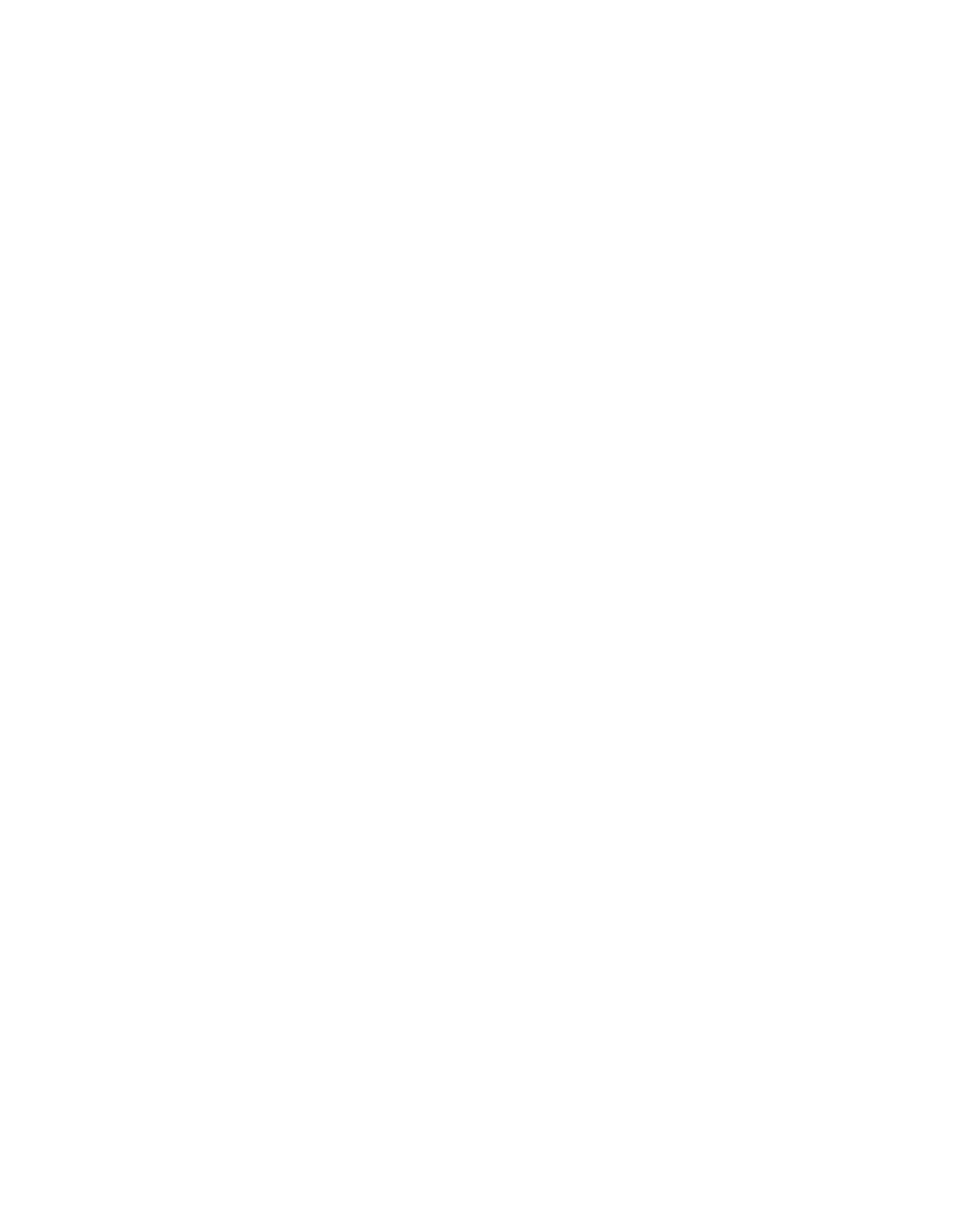## **DRIVE SYSTEMS FOR FLAT WIRE CONVEYOR BELTING**

Flat wire conveyor belts can be driven by either a sprocket system or a pulley system.

## **SPROCKET DRIVEN CONFIGURATIONS**

Sprocket driven systems provide a positive drive of the belt that prevents slippage between the belt and the sprockets and results in less power loss. The sprocket teeth also help maintain belt alignment. Compared with pulley driven systems, sprocket systems tend to be easier to maintain and are generally lower in cost.

Sprocket driven systems use a very simple arrangement where the belt wraps around the sprocket anywhere from  $135^{\circ}$  to  $180^{\circ}$ . The amount of belt wrap will affect the life of the drive sprockets. With a larger belt wrap, more sprocket teeth will engage the belt and distribute the drive tension over a greater number of teeth. However, if the belt wraps around the sprockets more than  $150^0$ the belt may resist releasing from the sprocket. Therefore it may be necessary to use a stripper roll or plate to strip the belt from the sprocket. Even with a stripper roll, do NOT increase the belt wrap beyond  $180^{\circ}$ .



## **PULLEY DRIVEN CONVEYORS**

Pulley driven systems provide a friction drive which evenly distributes the drive tension across the width of the belt and does not subject the belt to rod wear as in sprocket driven systems. Pulley systems can generally handle larger loads than sprocket systems. However, pulley systems can have problems with tracking. Therefore, accurately aligning the conveyor is of even greater importance with friction driven belts than with sprocket driven systems.

Because power is transferred by friction, it is important to maximize the amount of friction between the pulley and the belt. There are three ways to do this. First, use as large a diameter of a pulley as possible. Second, provide as much belt wrap as possible, and finally, increase the coefficient of friction between the pulley and the belt by lagging the pulley. It is also necessary to always use **FLAT FACED PULLEYS**. Use of crowned pulleys will distort the belt and render it unusable.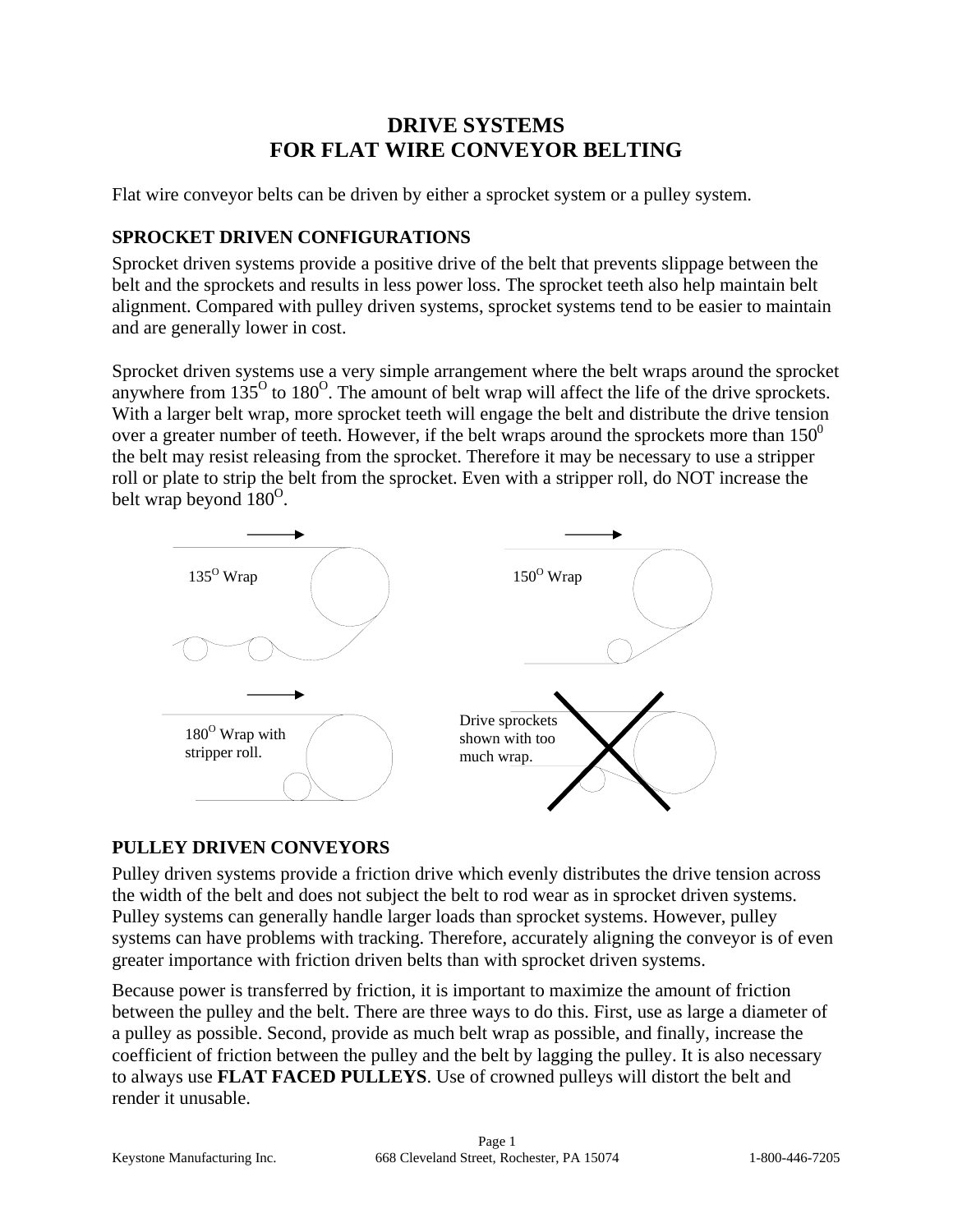## **CALCULATING DRIVE TENSION FOR STRAIGHT RUNNING FLAT WIRE CONVEYOR BELTING**

Drive tension is used to determine the maximum load a belt can handle without premature fatigue or failure. The following equation can be used for rough calculations. It cannot be used for Key-Turn<sup>tm</sup> radius belting. Please consult Keystone for application assistance on Key-Turn<sup>tm</sup> belting or when approaching the maximum tension on straight running belts.

1. Determine the drive tension  $(T_d)$  as shown below:

 $T_d = (F \times B \times L) (2W_B + W_L)$ Where  $T_d$  = Drive Tension (lbs.)  $F$  = Friction Factor (see Table, below)  $W_B$  = Weight of Belt (lbs/ft<sup>2</sup>)  $B =$  Belt Width (feet)  $W_L$  = Weight of Load on Belt (lbs/ft<sup>2</sup>) L = Conveyor Length (ft.) (c/l of drive shaft to c/l of tail shaft)

- 2. Calculate the drive tension per foot of belt width by dividing  $T_d$  by the belt width (B).
- 3. If using the belt at an elevated temperature, multiply the maximum allowable tension per foot of width (given below), by a factor from the table below to get the working tension at an elevated temperature.
- 4. Compare the calculated value from Step 2, with the maximum allowable tension found in Step 3. The calculated value cannot exceed the maximum allowable tension.
- 5. Use the calculated value for  $T_d$  and the formulas on page 3 to determine the number of sprockets needed to drive the belt. For heavy loads it may be necessary to place a sprocket in every drive opening, or to use a pulley driven system.

|                       |                                          | Weight       | <b>Maximum Tension</b> |                                         |                          | Weight         | <b>Maximum Tension</b> |
|-----------------------|------------------------------------------|--------------|------------------------|-----------------------------------------|--------------------------|----------------|------------------------|
| Design.               | Mesh                                     | (lbs./sq ft) | (lbs. / ft. of width)  | Design.                                 | Mesh                     | $(lbs./sq$ ft) | (lbs. / ft. of width)  |
| S1 S2                 | 1"x 1"                                   | 1.85         | 480                    | H1 H4                                   | 1''x1''                  | 3.50           | 1350                   |
| S <sub>3</sub><br>-S4 | $\frac{1}{2}$ x 1"                       | 2.20         | 660                    | H <sub>2</sub> H <sub>5</sub>           | $\frac{1}{2}$ x 1"       | 3.90           | 1750                   |
| S <sub>5</sub>        | $1/2$ <sup>'</sup> x $1/2$ <sup>''</sup> | 3.25         | 750                    | H <sub>3</sub>                          | $\frac{1}{2}$ " x 1" mod | 4.85           | 1750                   |
| S6 S7                 | $\frac{1}{2}$ x 1 mod                    | 2.50         | 660                    |                                         |                          |                |                        |
| S <sub>8</sub>        | $\frac{3}{4}$ "x 1"                      | 2.00         | 550                    | $Key-Turntm$<br><b>Consult Keystone</b> |                          |                |                        |

Note: The figures for maximum allowable tension are given for drum driven applications. In order for the belt to withstand these tensions, it is necessary to place a sprocket in every drive opening. Consult Keystone for the maximum number of sprockets for a given belt width.

| ELEVATED TEMPERATURE (F) vs. STRENGTH                 |     |     |     |     |     |     |                                   |     |
|-------------------------------------------------------|-----|-----|-----|-----|-----|-----|-----------------------------------|-----|
|                                                       |     |     |     |     |     |     | 500 600 700 800 900 1000 100 1200 |     |
| Galvanized                                            |     |     |     |     |     |     |                                   |     |
| Low Carbon                                            | 1.0 | N/A |     |     |     |     |                                   |     |
| C <sub>1050</sub>                                     |     |     |     |     |     |     |                                   |     |
| <b>High Carbon</b>                                    | 1.0 | 1.0 | 0.9 | 0.6 | 0.3 | N/A |                                   |     |
| $T-304$                                               |     |     |     |     |     |     |                                   |     |
| Stainless Steel   1.0   1.0                           |     |     | 1.0 | 0.9 | 0.8 | 0.7 | 0.6                               | N/A |
| $T-316$                                               |     |     |     |     |     |     |                                   |     |
| Stainless Steel   1.0   1.0   1.0   0.95   0.85   0.8 |     |     |     |     |     |     | 0.7                               | 0.6 |

| <b>Friction Factors Between Belt &amp; Belt Support</b> |                        |  |  |  |
|---------------------------------------------------------|------------------------|--|--|--|
| <b>BELT SUPPORT</b>                                     | <b>FRICTION FACTOR</b> |  |  |  |
| <b>Ball Bearing Rollers</b>                             | 0.10                   |  |  |  |
| <b>Sleeve Bearing Rollers</b>                           | 0.15                   |  |  |  |
| <b>Plastic Faced Slider Bed</b>                         | 0.20                   |  |  |  |
| Steel Slider Bed - Lubricated                           | 0.30                   |  |  |  |
| Steel Slider Bed - Unlubricated                         | 0.35                   |  |  |  |

Friction factor should be increased at elevated temperatures. Consult Keystone for values.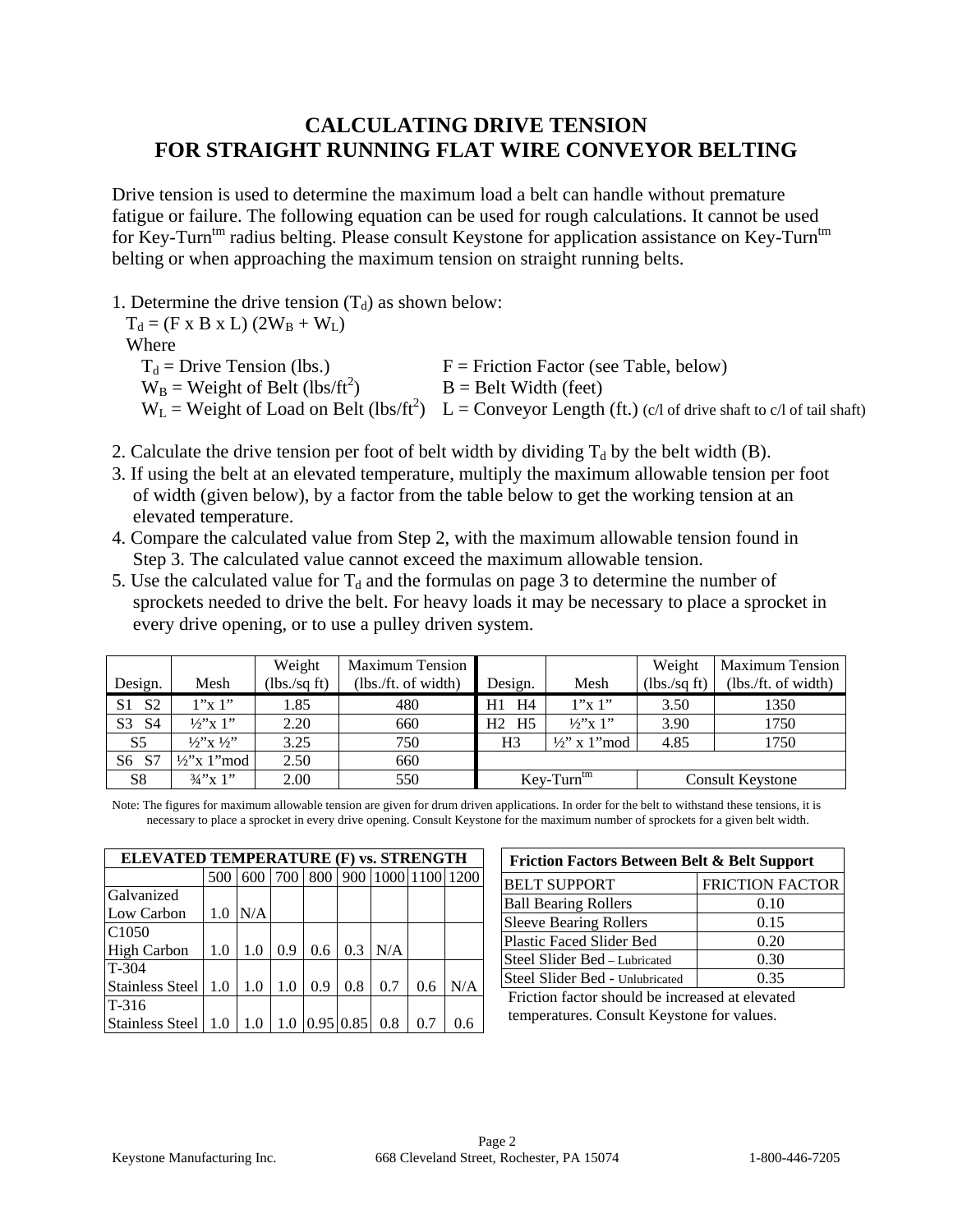## **SPROCKET SELECTION FOR FLAT WIRE CONVEYOR BELTING**

## **SPROCKET DIAMETER AND NUMBER OF TEETH**

Sprocket life is related to the number of teeth on the sprocket. Larger diameter sprockets have more teeth which spread the load over a greater number of teeth. This leads to longer sprocket life.

#### **NUMBER OF SPROCKETS**

To calculate the minimum number of drive sprockets for a conveyor system

- 1) Divide the drive tension  $(T_d)$  by the maximum load per sprocket (see table).
- 2) Divide the belt width (B) in inches, by 6 and add 1.

The larger of the two numbers is the minimum number of sprockets needed. However, these loads are a belt strength limitation as sprocket

| <b>Conveyor Belt</b>                                   | <b>Maximum Pounds of Drive</b><br><b>Tension per Sprocket</b> |  |
|--------------------------------------------------------|---------------------------------------------------------------|--|
| <b>Standard Duty Belts</b>                             | 1 sprocket for every 70 lbs                                   |  |
| <b>Heavy Duty Belts</b>                                | 1 sprocket for every 190 lbs                                  |  |
| Decrease the maximum loading per sprocket for elevated |                                                               |  |
| temperatures using the table, above.                   |                                                               |  |
|                                                        |                                                               |  |

| <b>Sprocket Type</b>            | Max. Belt Speed |
|---------------------------------|-----------------|
| <b>Cast Sprockets</b>           | $120$ fpm       |
| <b>Machined Tooth Sprockets</b> | $250$ fpm       |

teeth can withstand much heavier loads than the conveyor belt. Ideally, for maximum belt and sprocket life, the load limits above should be reduced by 25%.

## **TAIL SPROCKETS**

Spacing of tail or idler sprockets should be between 6 and 9 inches. Tail sprockets should have plain bores, except the center sprocket which should be keyed to insure shaft rotation. Plain bore sprockets should be collared to prevent lateral movement.

> **Never exceed a drive sprocket spacing of 6 inches, even for light loads.**

## **PLACEMENT OF SPROCKETS**

Proper sprocket location is essential for smooth belt operation. Sprocket teeth must always drive against the connector rods. This may be accomplished by placing the drive sprocket so that the teeth are in the odd numbered openings and the tail sprocket teeth in the even numbered openings.

When mounting sprockets, the long side of the hubs MUST FACE IN THE SAME DIRECTION. As shown below.



- Drive sprockets cannot be located in the outside mesh openings in belt specifications S3, S7, H4, and H5.
- Never use tail sprockets to power another conveyor.



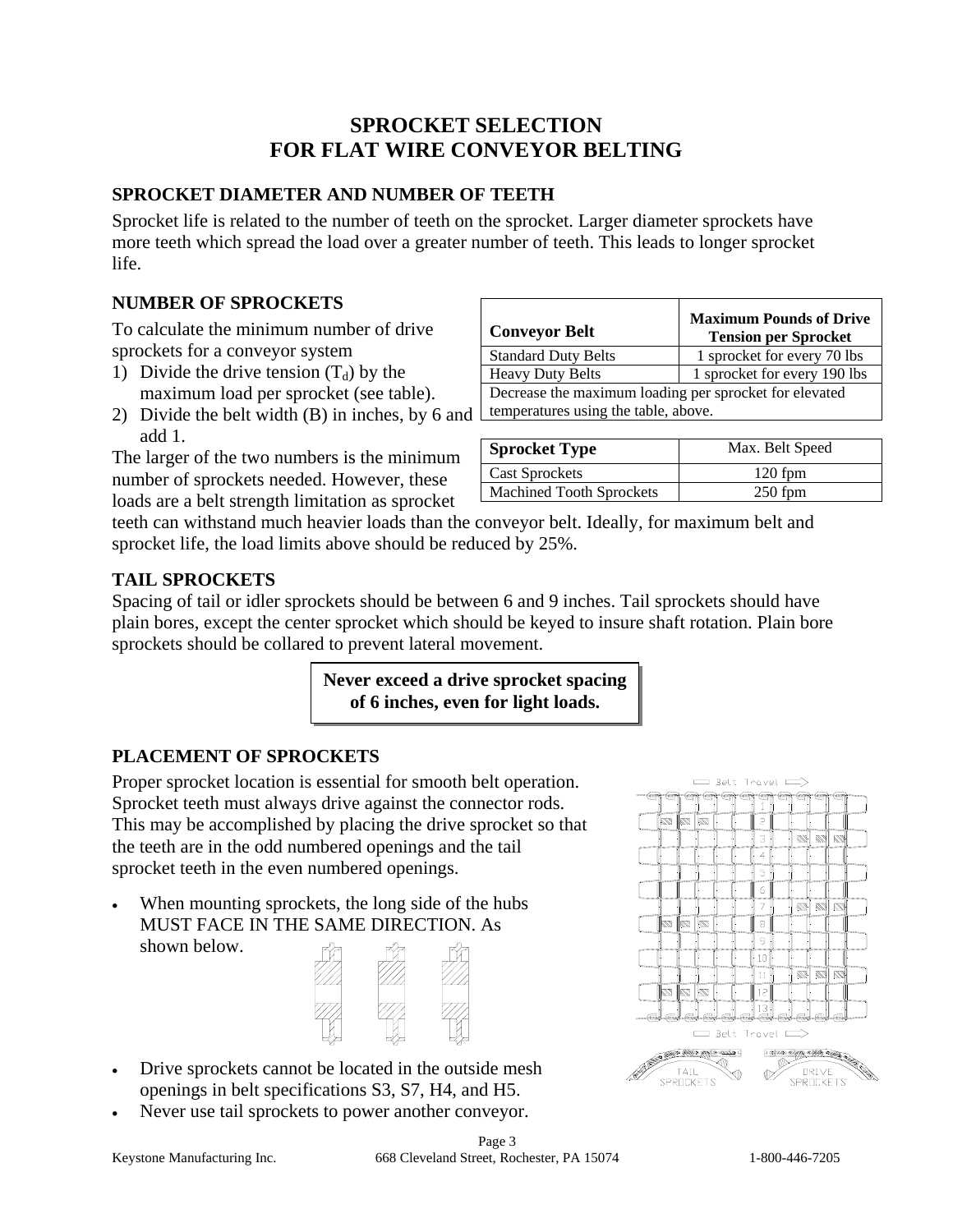## **RECOMMENDED TAKE-UP SYSTEMS FOR FLAT WIRE CONVEYOR BELTS**

In order to gain the most life from a flat wire conveyor belt, the amount of tension on the system should be kept to a minimum. When the conveyor is not running, the belt should **not** be under tension. When driven, the tension on the belt should be just enough to move the belt when fully loaded. Over time, this tensioning will stretch the belt. Temperature fluctuations will also cause the belt to stretch and contract. A take-up system should be designed to handle the fluctuations in the belt length. Below are a few examples of take-up systems.

*PARALLEL ADJUSTMENT: When designing a take-up system, be sure that both sides of the conveyor are adjusted evenly and remain parallel. A take-up system which does not remain parallel will result in poor belt tracking and significantly reduced belt life.* 

**CATENARY TAKE-UP:** For short conveyor systems without much fluctuation in the belt length, this is the simplest and most cost effective take-up system. Excess belt is simply allowed to loop after the drive sprocket and along the entire return side of the conveyor.



**MANUALLY ADJUSTED TAKE-UP:** For longer conveyors, or those in which temperature can cause the belt to both expand and contract, a manually adjusted take-up is the least expensive and most widely used. Unfortunately, it is also the least effective. The location of the tail shaft or pulley is adjusted forward or backwards to lengthen or shorten the conveyor. Problems occur when the tail shaft is not adjusted evenly and is no longer parallel to the drive shaft causing tracking problems, or if the tail shaft is moved too far, placing the belt under tension.

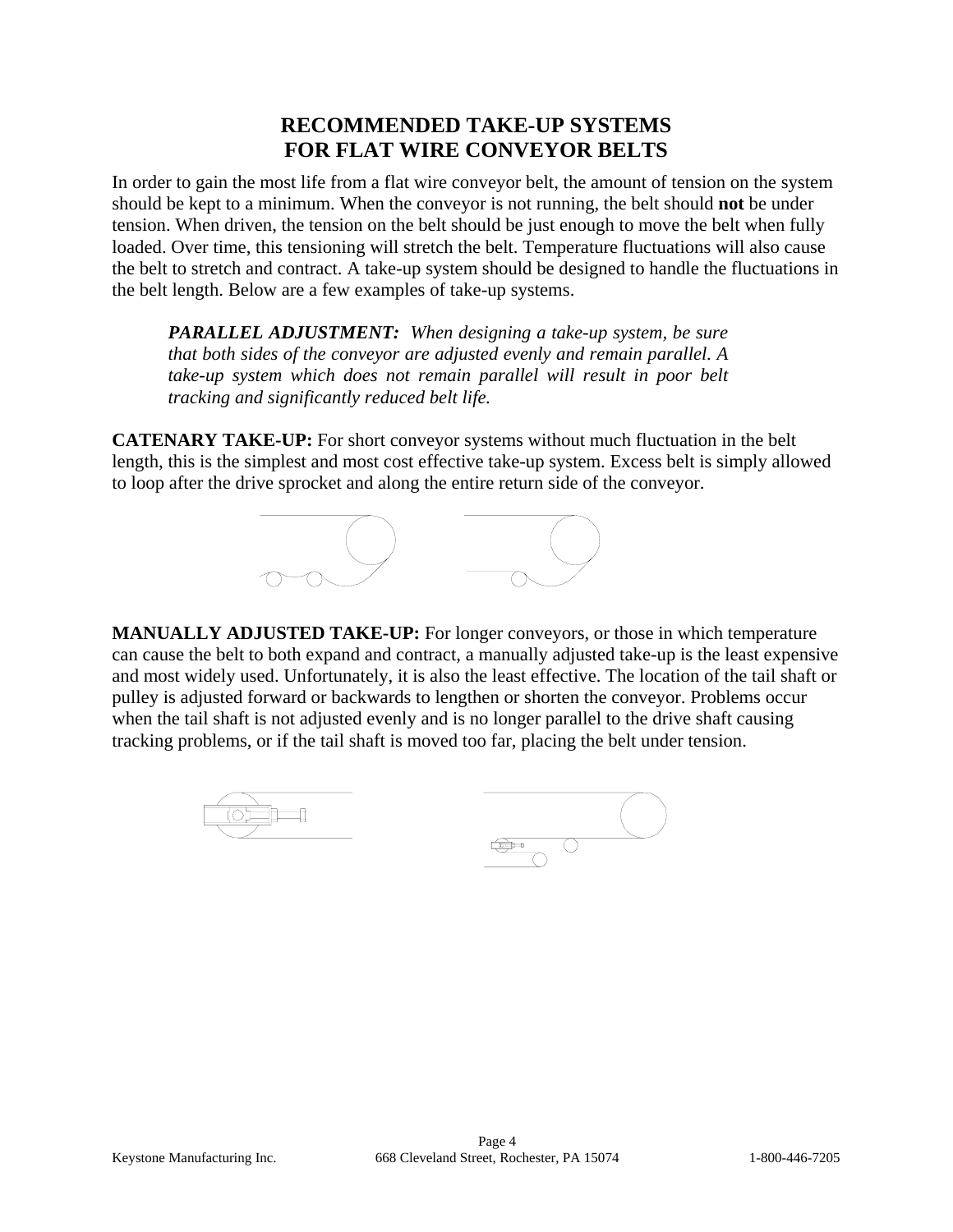**COUNTER-WEIGHT TAKE-UP:** This system uses gravity to automatically adjust the belt length depending on the conditions. A counterweight is hung from either the tail shaft, tail pulley, or a secondary roll at the drive end. When designing a counter-weight system, friction must be kept to a minimum and the counter-weight must move both sides of the take-up evenly. Care should be taken to insure the take-up doesn't tension the belt. If the space is available, Keystone recommends this type of take-up system.



**MECHANICAL TAKE-UP:** A pneumatic or hydraulically actuated cylinder can also be used to provide an automatic take-up system. Designs for this style would be similar to the counterweight take-up, replacing gravity with the mechanical power of a cylinder. The benefits of a mechanical system are that it is easier to adjust than the counter-weight system, and doesn't require the vertical space. Care should be taken to insure the take-up doesn't tension the belt.

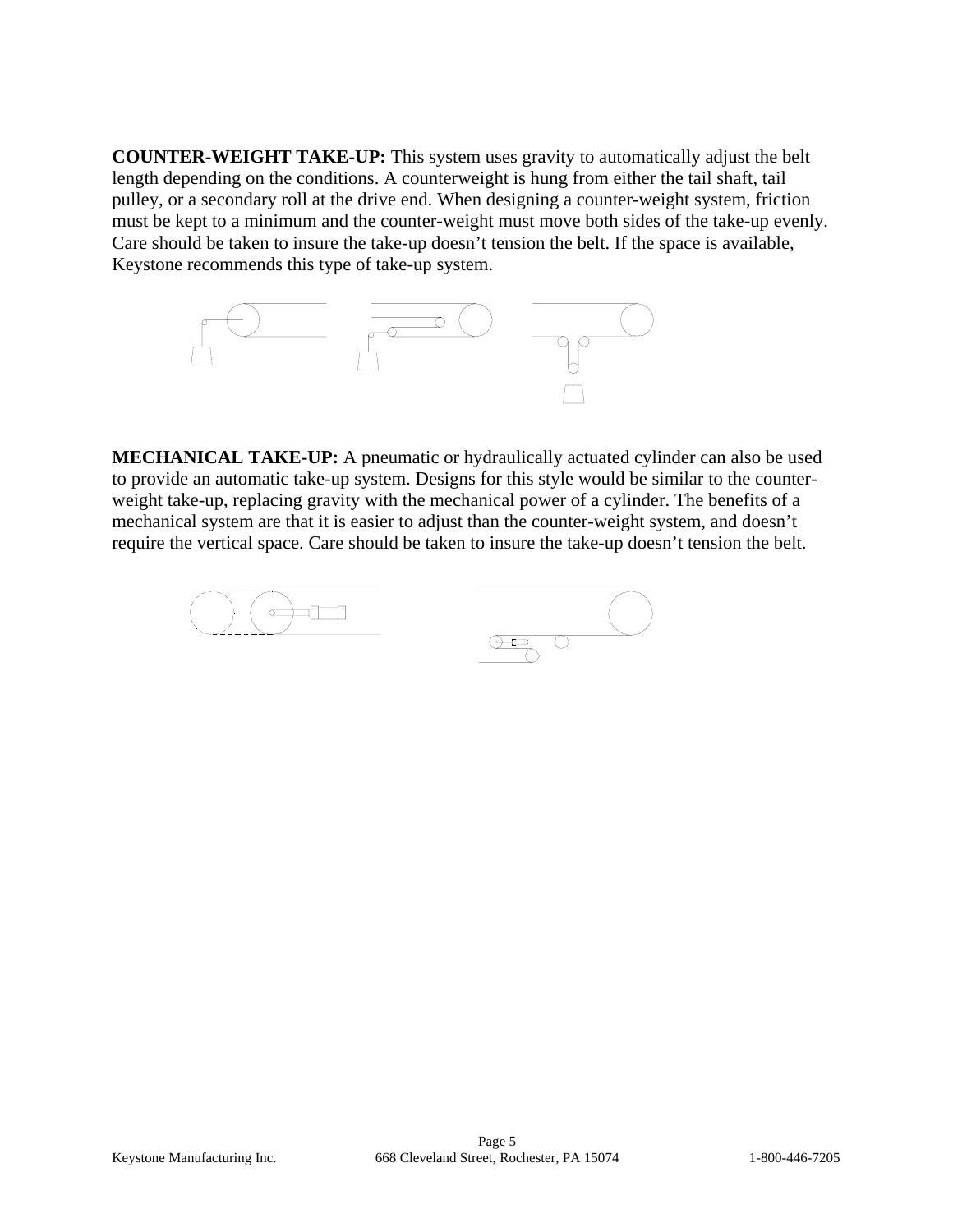## **RECOMMENDED BELT SUPPORTS FOR FLAT WIRE CONVEYOR BELTS**

Belt life can be significantly affected by the support under a belt. In general, the more support given a belt, and the lower the friction between the belt and the support surface, the longer the belt will last. Supports should be designed to fully support the belt **and** the product being conveyed. If supports are used intermittently, such as roller supports, they should be spaced so as to minimize the amount of sag.

Any system should fully support the belt across the entire width. The supports used should be level across the width. Supports can be faced or lubricated with other materials to reduce friction. UHMW Polyethylene is an effective material for reducing the friction between the belt and the support, although it cannot be used when the ambient temperature is above  $180^{\circ}$ F.

All supports should be smooth and without sharp edges to prevent the belt from snagging. Closed-sided supports should provide enough clearance between the edge of the belt and the support sides so as to prevent the belt from dragging against the supports. Keystone recommends approximately 1/2" to 2" between the edge of the belt and the conveyor edge, depending upon the belt width and length.

In heavy load or high speed applications, wear between the belt and the support surface can be an issue. To reduce this wear, the surface finish of the support should be smooth and if possible, lubricated. If wear is a concern, care should also be taken to use dissimilar materials. Identical materials can have a higher coefficient of sliding friction than two dissimilar materials.

Depending on the application, a number of different belt support styles may be used.

**ROLLER SUPPORT:** Roller supports, when spaced properly, are the most effective means of supporting a belt. Roller supports minimize the amount of friction between the belt and the rollers, resulting in less tension. Ball bearing supports will result in less friction when compared with sleeve bearing rollers. Rollers should be flat faced, not crowned. Rollers on the loaded side should be vertically adjustable to allow leveling of the belt. On the return side, rollers near the idle end should be horizontally adjustable for tracking purposes. (refer to the section on Belt Tracking). All rollers must be level, parallel to each other, and perpendicular to the belt travel.



**ROLLER SUPPORT SPACING:** On the loaded side, rollers should be spaced close enough together to fully support the belt and the load being carried with little or no belt sag between rollers.

Spacing on the return side is not critical, but Keystone recommends that rollers be kept no more than 3 or 4 feet apart.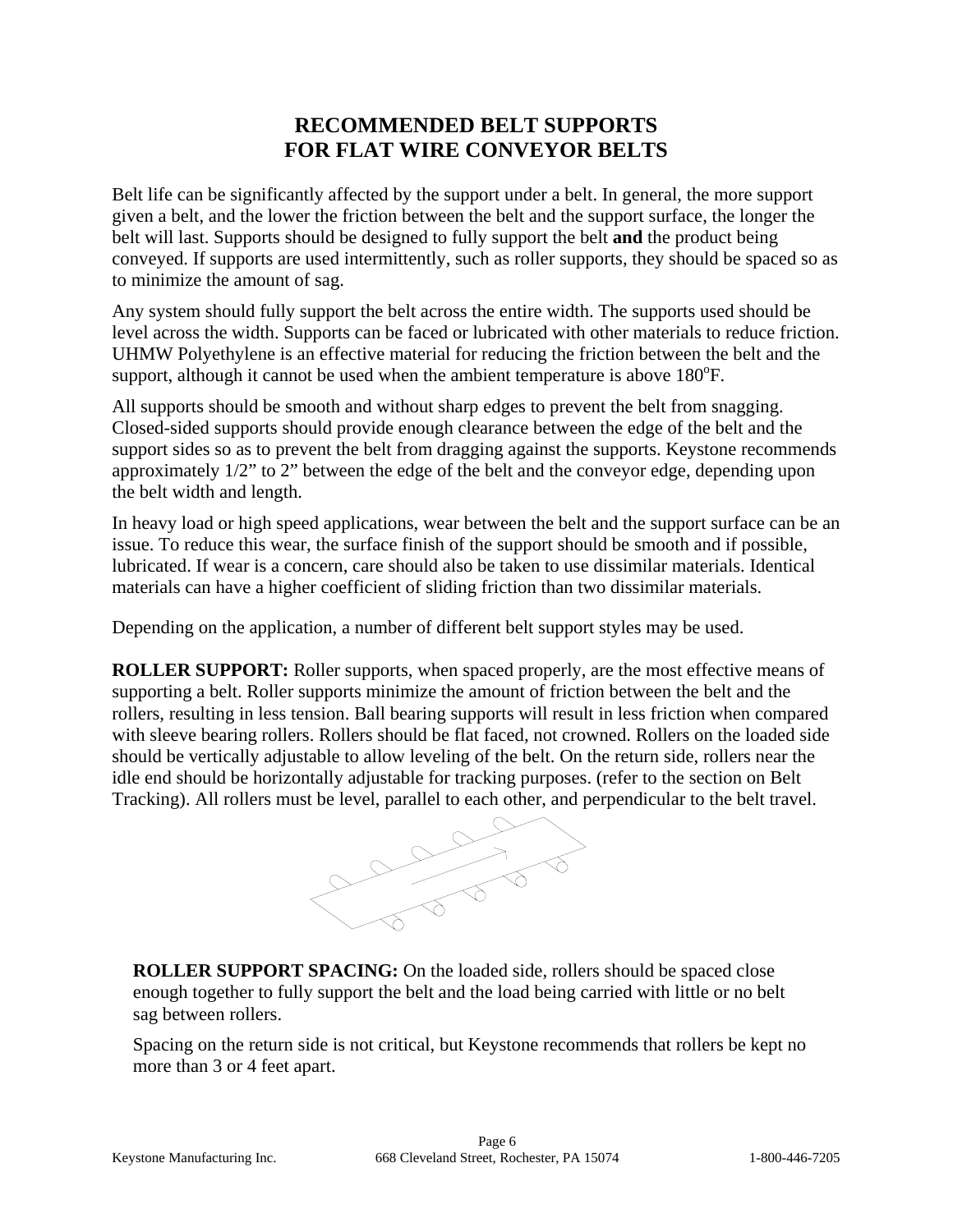**HERRINGBONE SUPPORTS:** A herringbone pattern of belt support is the next best option after rollers. The herringbone will evenly support the belt across the entire width while still allowing air or liquid to pass through. Herringbone supports should be spaced between 6" and 15" apart, depending upon the loading. Generally, 2" angle iron works well, although other materials may be required for specific applications. In general, it is best to use a support material that has a low coefficient of friction, and is different than than the belt material. Similar materials have higher rates of wear.



**LONGITUDINAL SUPPORT:** Longitudinal supports provide an economical solution to supporting the belt, while still allowing air and liquid to pass through. The major drawback to longitudinal supports as opposed to a herringbone pattern is its tendency to wear grooves into the belt. Because the belt is intermittently supported across its width, wear will be greater at those locations where the belt contacts the supports. To reduce this effect, the supports should be staggered (see drawing below). Supports should be placed parallel to the direction of the belt's travel and spaced 6" to 15" apart. It is important to insure the supports are properly aligned to prevent the belt from creeping from one side to the other.



**SOLID BED:** If the free flow of air or liquid is not important, a solid slider bed is the most economical method for supporting the belt. However, due to friction between the belt and the slider bed, this method will result in the highest belt tension and reduced belt life.

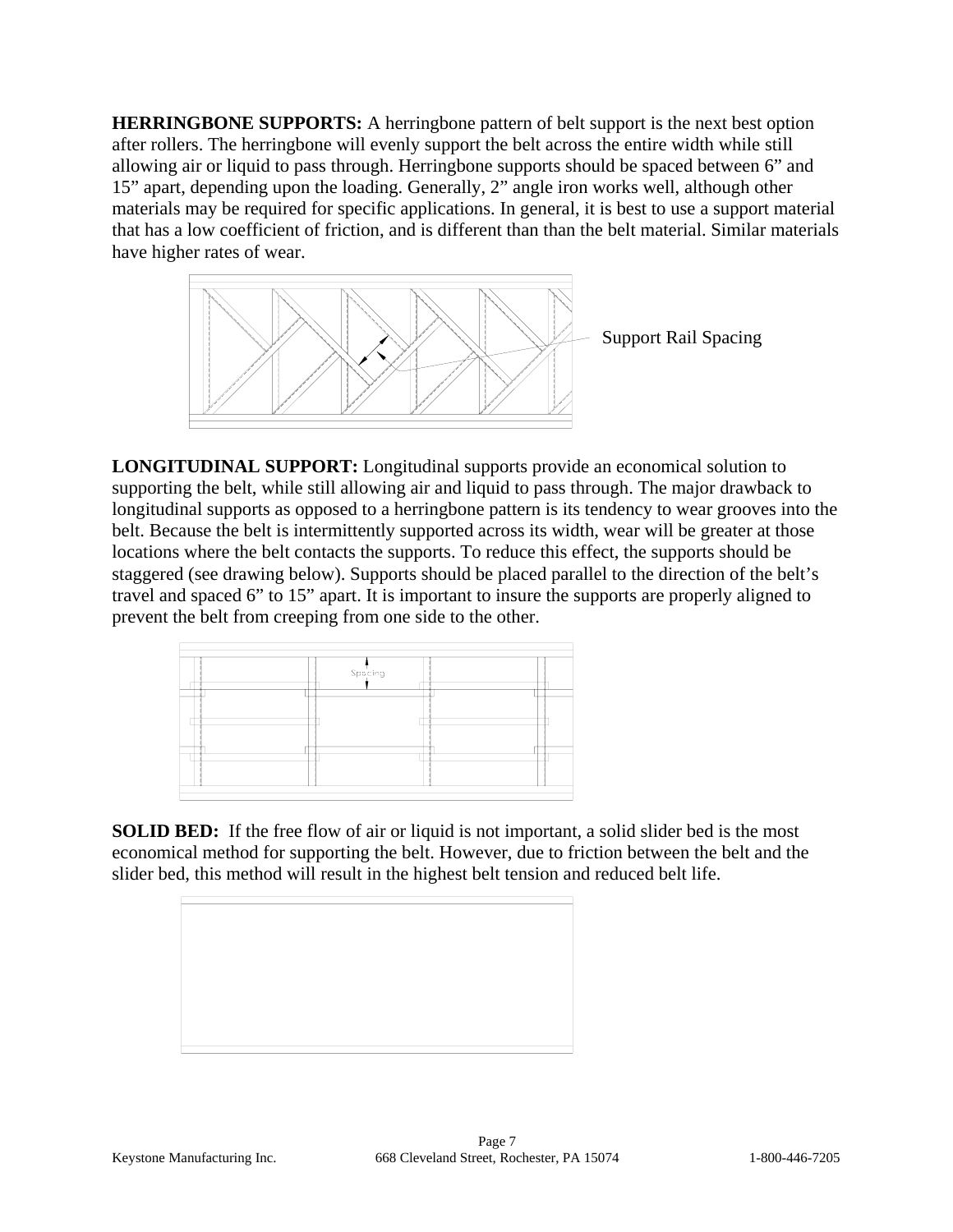## **ALIGNMENT AND TRACKING FOR FLAT WIRE CONVEYOR BELTING**

Since the majority of belting problems are alignment related, it is extremely important to have a properly aligned conveyor system. Improperly aligned systems will result in excessive wear and edge damage. Misaligned systems can also lead to premature wearing of the sprockets and have been known to cause damage to the product being conveyed.

If a good alignment is not completed before using a flat wire belt, longitudinal pitch can be permanently distorted causing the belt to track to one side. Improper handling of the belt before and during installation can also damage the belt so as to create alignment problems. Properly aligning a conveyor system prior to running the belt, along with periodic inspections will lead to a longer belt life.

A rule of thumb to follow is **the belt will move to the side of the conveyor it contacts first**.

- If a belt is running over rollers and one is skewed, the belt will track to whichever side is skewed toward the tail end of the conveyor.
- If the conveyor bed is not level, the belt will track to the higher side.
- If there is a build-up of material between the bed and the belt on one side, the belt will track to that side.

A second rule of thumb is that the belt will run in a direction perpendicular to the roll over which it passes. Keystone also recommends that the belt length to width ratio be no less than 5:1 as tracking problems are more likely to occur with wide belts which have a short length.

## **ALIGNING A SYSTEM**

1. Align the head and tail shafts (or rolls) so that they are level, perpendicular to the direction of belt travel, and parallel to each other. Check the parallelism of the shafts by comparing the distance between the centers of the shafts in a straight line and on the diagonal. The straight line distance on the left side should equal the straight line distance on the right side, as should the diagonal distances from left to right and from right to left.

After these shafts have been aligned, they should be fixed and pinned in place. **Never use the head or tail shafts to track the belt**.



- 2. Next adjust the conveyor bed or rolls so that they are level and parallel to the drive and tail shafts. This should be done on both the loaded side and the return side of the conveyor. Conveyor rolls should be level to  $\pm 1/32$ ". All rollers should be flat faced.
- 3. Inspect the rolls for debris, excessive wear, and roundness. All rolls should turn freely and should be neither bent nor bowed.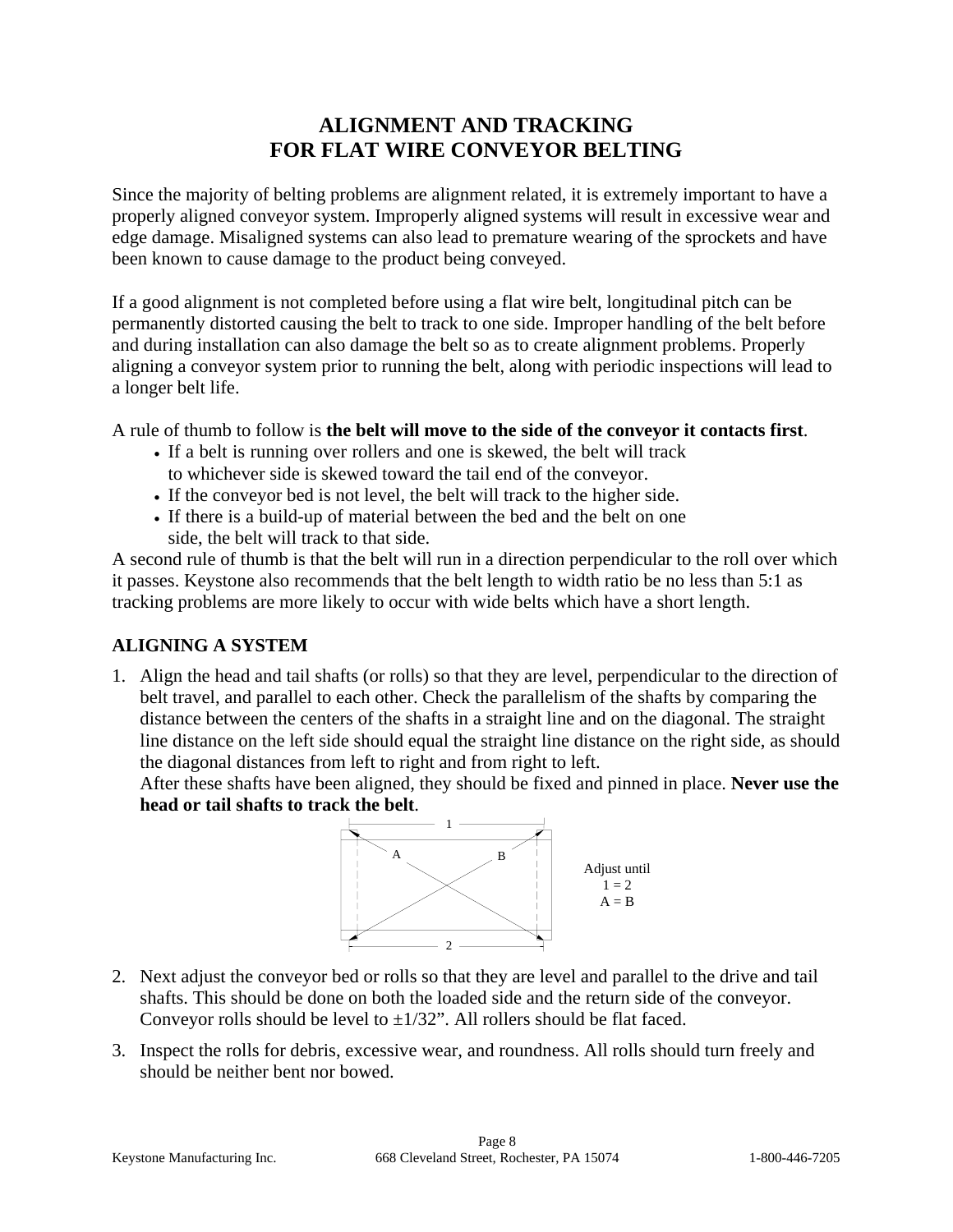- 4. Any surfaces over which the belt will travel should be checked for sharp edges or obstructions. Any edges should be filed smooth. These surfaces should also be level and parallel to each other and the direction of belt travel.
- 5. Keystone does not recommend the use of alignment guides contacting the edges of a flat wire belt, as they can cause premature wear. If the conveyor does have edge guides, enough clearance should be provided for the belt to shift without catching or rubbing on the edge guides. See page 5 for a chart on the amount of clearance recommended.

## **TRACKING A BELT**

The best way to track a flat wire belt is to use several adjustable support rolls on the **return** side of the conveyor just before the tail shaft. These rolls can be skewed either forward or backwards, on a horizontal plane to track the belt. The belt will track so it runs perpendicular to the roll.



NEVER USE THE DRIVE OR TAIL SHAFTS (END ROLLS) TO TRACK THE BELT. This can cause the belt to stretch on one side leading to permanent tracking problems.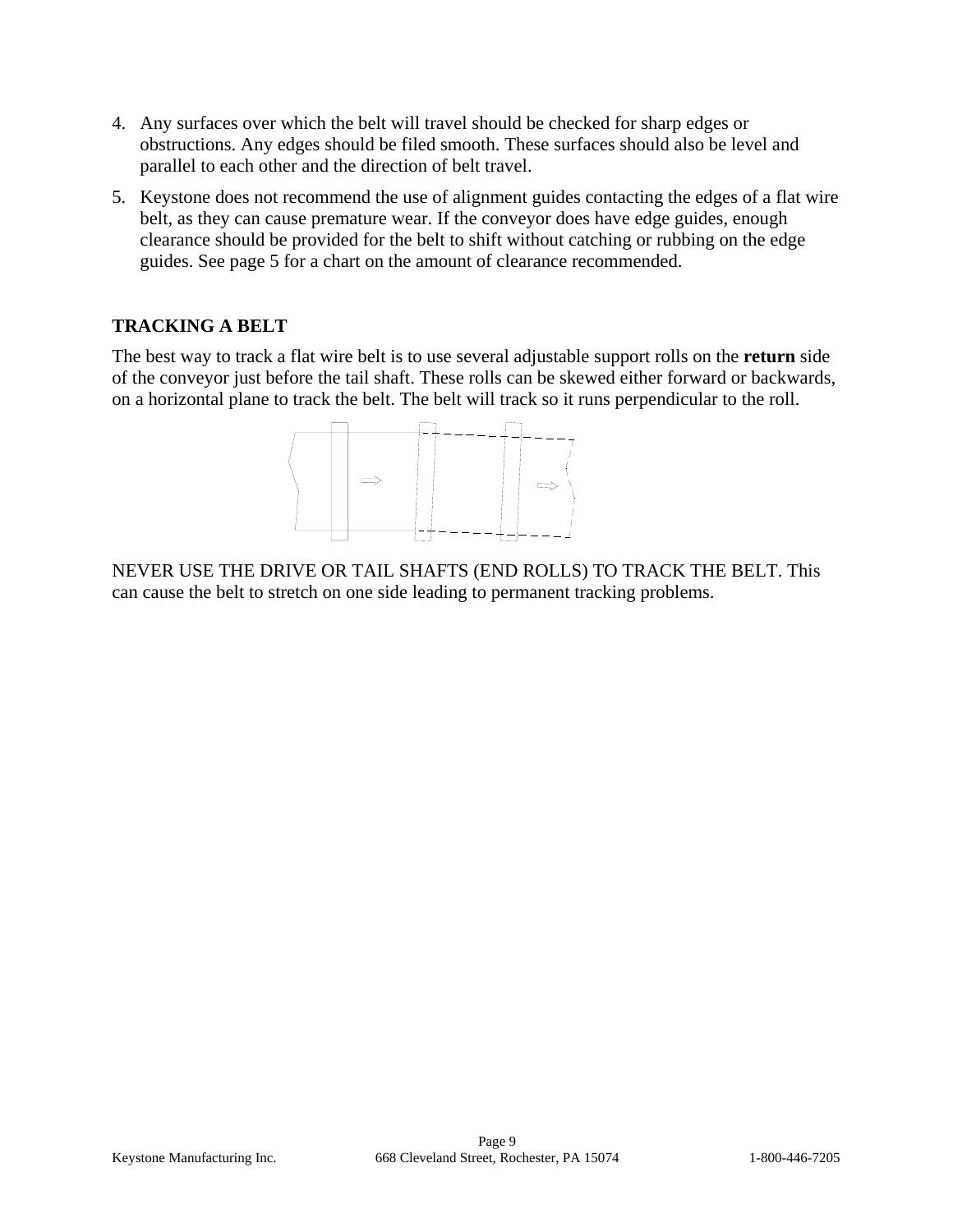## **DRIVE AND TAIL SHAFTS**

Drive shafts should be of sufficient diameter and supported by enough bearings to prevent the shaft from sagging. If the shaft sags the center sprockets may not engage the belt leading to premature wear of the outer sprocket teeth and stretch the outside edges of the belt.

The following formulas can be used as a guide to determine the proper shaft diameter for driving flat wire conveyor belting. These formulas are given for light and medium duty operating. For heavily loaded systems, or one in which the belt will be starting and stopping, increase the shaft size by 25% or more. The Dodge Bearing Engineering Catalog provides a much more comprehensive discussion of determining shaft sizes.

- 1. First, calculate the Total Drive Tension,  $T_d$  on the system (see page 2).
- 2. Determine the horsepower needed to drive the system.

$$
H_p = \frac{T_d \times S_b}{33,000} \times SF
$$
 Where  $S_b$  = Belt Speed (ft/min)  
SF = Safety Factor (usually 2-3)

3. Calculate the Shaft Diameter

$$
D = 4.3 \sqrt[3]{\frac{H_p}{N}}
$$
 Where N = Revolutions per minute

**OR** 

 $D = 0.283 \sqrt[3]{T_d x D_p}$  Where  $D_p =$  Pitch Diameter of Sprocket (Feet) The above formula is calculated using a safety factor of 3. If you would rather use a safety factor of 2, use a multiplier of 0.247 instead of 0.283.

4. Distance Between Shaft Supports or Bearings

For diameters less than 2 inches, the spacing between shafts can be about 8 feet. For larger diameters, use the formula below.

$$
L = 5.2 \sqrt{D^2} \quad L = \text{Distance between bearings, in FEET}
$$
  

$$
D = \text{Shaft Diameter in INCHES
$$

If using the Dodge Bearing Engineering Catalog, the torque (bending moment) on the drive shaft can be calculated by multiplying the Drive Tension  $T_d$  by  $\frac{1}{2}$  the pitch diameter of the sprockets being used.

Please Note: Keystone Manufacturing will assume no responsibility for the design of any specific system, unless Keystone provides an application specific, written recommendation.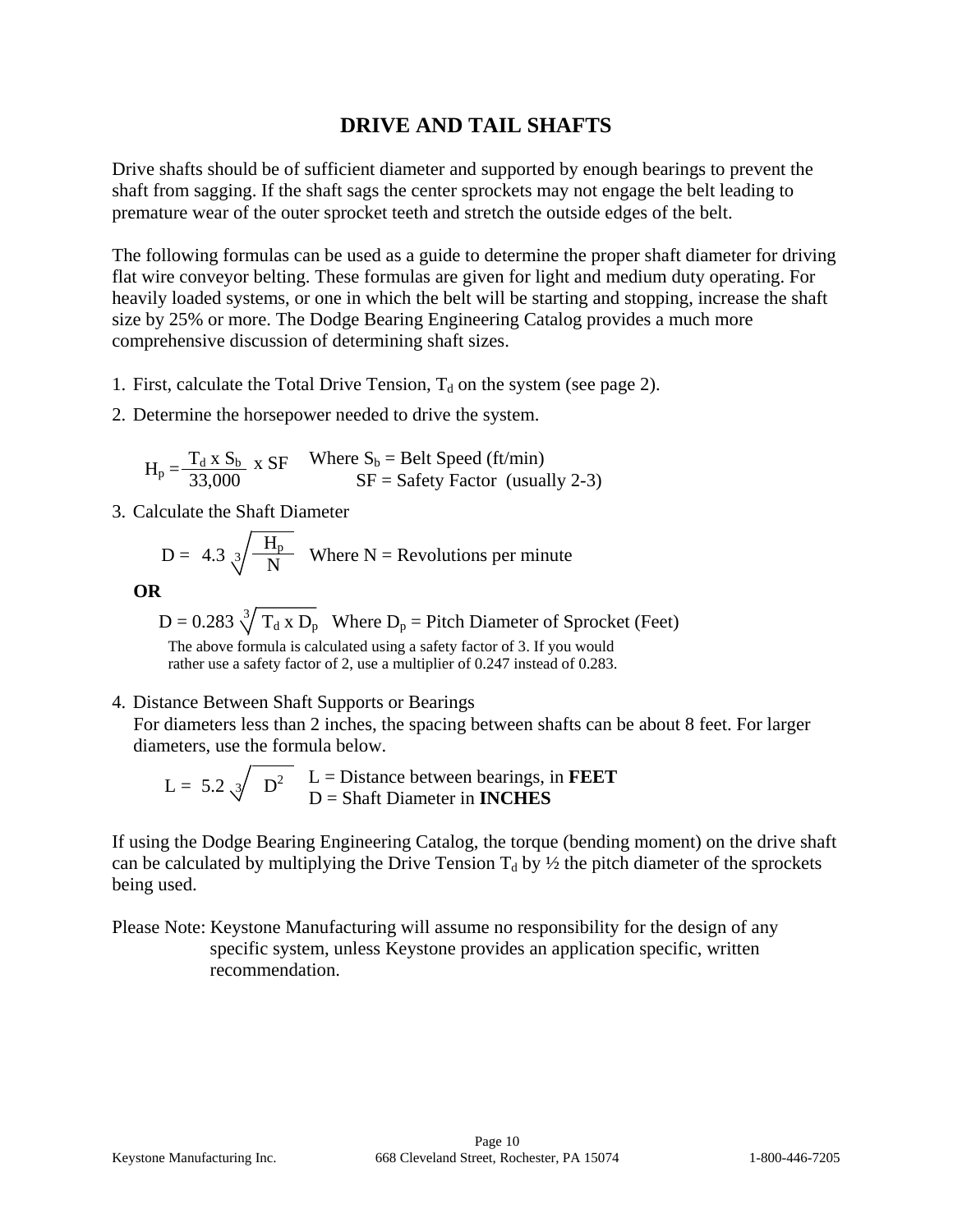## **TROUBLESHOOTING GUIDE**

|  |  |  | <b>SYMPTOM:</b> Belt Runs to One Side of Conveyor at a Given Point |  |
|--|--|--|--------------------------------------------------------------------|--|
|--|--|--|--------------------------------------------------------------------|--|

| <b>POSSIBLE CAUSE</b>                                                                    | <b>SOLUTION</b>                                                                |
|------------------------------------------------------------------------------------------|--------------------------------------------------------------------------------|
| Idler rolls just prior to the trouble point are not<br>perpendicular to the belt travel. | Adjust the idler rolls so they are<br>perpendicular to the travel.             |
| Idler rolls just prior to the trouble point not level.                                   | Adjust the idler rolls so they are level<br>within $\pm$ 1/32"                 |
| Idler rolls just prior to the trouble point sticking or<br>built up with debris.         | Clean and lubricate the idlers.                                                |
| Conveyor frame bent or not level                                                         | Check the level and straightness of the<br>conveyor frame and fix if necessary |

#### **SYMPTOM:** Same Section of Belt Runs to One Side at all Points of Conveyor

| <b>POSSIBLE CAUSE</b>                    | <b>SOLUTION</b>                                              |
|------------------------------------------|--------------------------------------------------------------|
| That section of belt has become damaged. | Replace the section of belt which is<br>causing the problem. |

#### **SYMPTOM:** Belt Wearing Along One Side

| POSSIBLE CAUSE                                               | <b>SOLUTION</b>                                                                       |
|--------------------------------------------------------------|---------------------------------------------------------------------------------------|
| Conveyor not aligned properly.<br>Belt not tracked properly. | Check the alignment of the conveyor<br>(see the section on alignment and<br>tracking) |

#### **SYMPTOM:** Belt Tracking to One Side Along Entire Conveyor

| <b>POSSIBLE CAUSE</b>                                               | <b>SOLUTION</b>                                                                       |
|---------------------------------------------------------------------|---------------------------------------------------------------------------------------|
| Conveyor not aligned properly.<br>Belt not tracked properly.        | Check the alignment of the conveyor<br>(see the section on alignment and<br>tracking) |
| Uneven Loading of Belt                                              | Adjust the loading on the belt.                                                       |
| Distance from the return rollers to the tail shaft is<br>too large. | Reduce the distance or provide support<br>for the belt across this distance.          |

#### **SYMPTOM:** Belt Stretching on One Side

| <b>POSSIBLE CAUSE</b>                 | <b>SOLUTION</b>                                                                                        |
|---------------------------------------|--------------------------------------------------------------------------------------------------------|
| Drive and Tail Sprockets not Parallel | Check the alignment of the drive and<br>tail sprockets (see the section on<br>alignment and tracking). |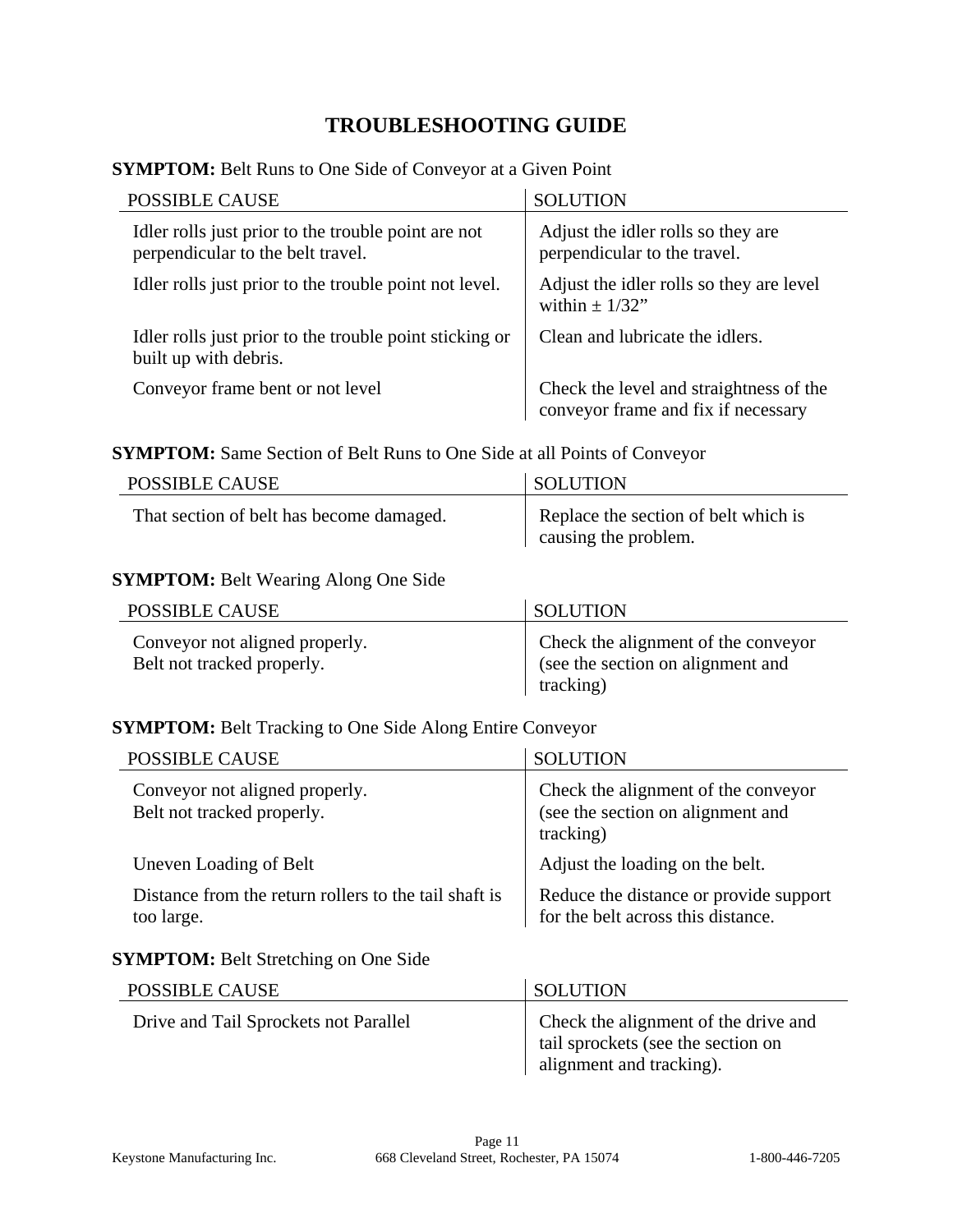## **SYMPTOM:** Belt Stretching

| POSSIBLE CAUSE        | <b>SOLUTION</b>                                                                         |
|-----------------------|-----------------------------------------------------------------------------------------|
| <b>Excessive Heat</b> | Reduce temperature or choose belt<br>material more suited to temperature.               |
| Tension too high      | Reduce the load on the belt. The belt<br>should not be tensioned on the return<br>side. |

#### **SYMPTOM:** Sprocket Teeth Wearing

| <b>POSSIBLE CAUSE</b>                                      | <b>SOLUTION</b>                                                                         |
|------------------------------------------------------------|-----------------------------------------------------------------------------------------|
| Belt tension too high.                                     | Reduce the load on the belt. The belt<br>should not be tensioned on the return<br>side. |
| Belt tracking to one side and riding on sprocket<br>teeth. | Check the alignment of the conveyor<br>(see the section on alignment and<br>tracking)   |
| Sprockets not mounted so they engage the belt in           | Tighten set screws (drive sprockets)                                                    |
| the center of the openings.                                | Place collars on either side of sprockets<br>to hold in place (tail sprockets)          |
| Not enough sprockets                                       | Add more sprockets                                                                      |

## **SYMPTOM:** Sprocket Teeth Not Engaging Belt

| <b>POSSIBLE CAUSE</b>                                     | <b>SOLUTION</b>                                                     |
|-----------------------------------------------------------|---------------------------------------------------------------------|
| Keyway of shaft driving sprockets not cut straight        | Replace shaft                                                       |
| Sprockets not mounted with hubs facing same<br>direction. | Remount sprockets so all the hubs are<br>facing the same direction. |
| Shaft driving sprockets is bowing                         | Replace with larger shaft or add<br>additional support bearings.    |

## **SYMPTOM:** Belt Not Releasing From Drive Sprockets

| <b>POSSIBLE CAUSE</b>                                                       | <b>SOLUTION</b>                                                                               |
|-----------------------------------------------------------------------------|-----------------------------------------------------------------------------------------------|
| The belt is wrapping more than $150^{\circ}$ around the<br>drive sprockets. | Limit belt wrap to $150^{\circ}$ . Add a stripper<br>roll to pull the belt from the sprocket. |
| Belt tension is too high                                                    | Reduce the load on the belt. The belt<br>should not be tensioned on the return<br>side.       |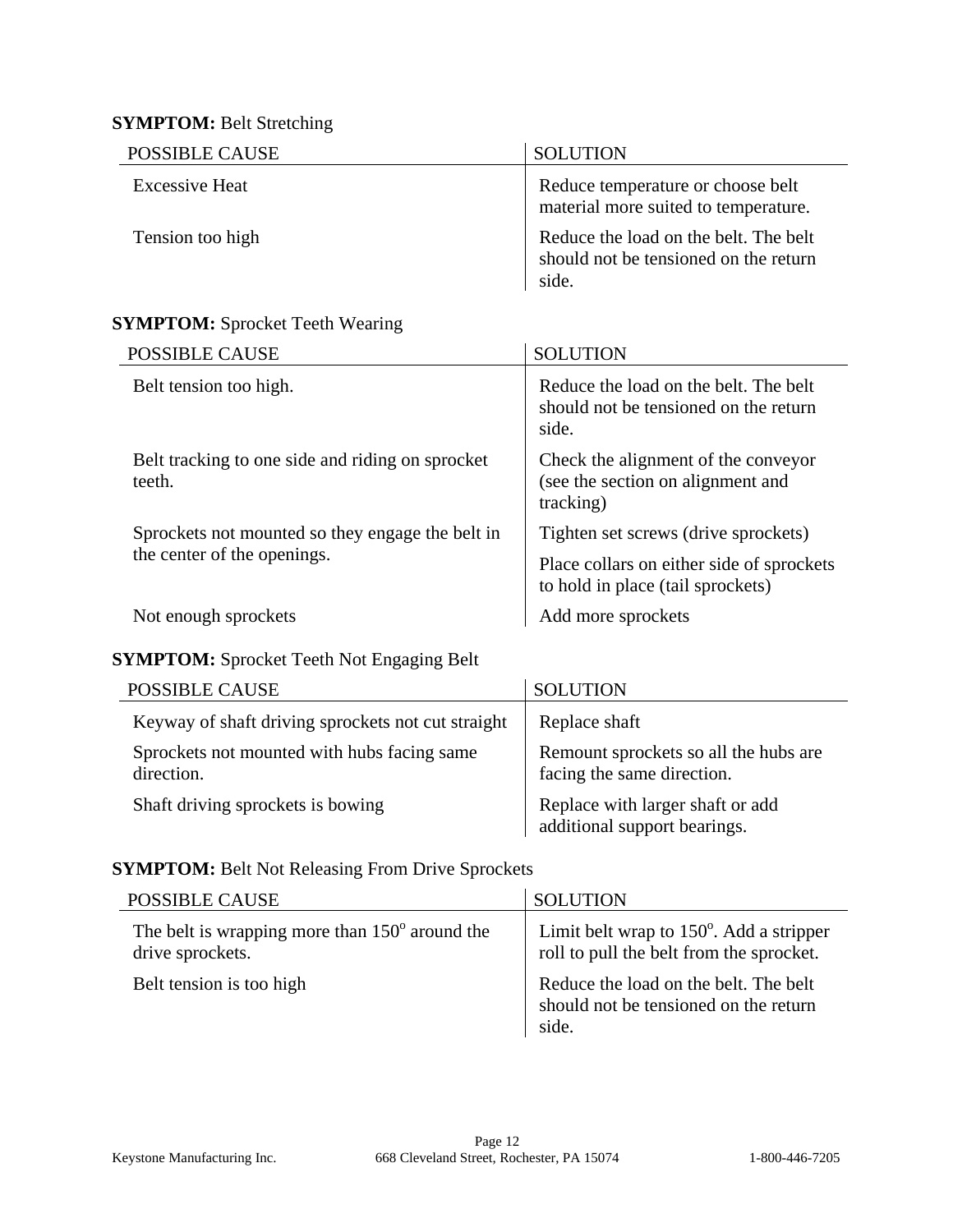## **SYMPTOM:** Belt Riding up on Sprocket Teeth

| <b>POSSIBLE CAUSE</b>                                                            | <b>SOLUTION</b>                                                                                                                                                                                                        |
|----------------------------------------------------------------------------------|------------------------------------------------------------------------------------------------------------------------------------------------------------------------------------------------------------------------|
| Belt tension too high                                                            | Reduce the load on the belt. The belt<br>should not be tensioned on the return<br>side.                                                                                                                                |
| Longitudinal pitch of conveyor belt too short                                    | Check the longitudinal pitch (distance)<br>from one connecting rod to the next<br>rod). East coast pitch is 1.084". West<br>coast pitch is 1.054". For True $\frac{1}{2}$ " x $\frac{1}{2}$ "<br>belts it is $0.542$ " |
| Sprockets for a standard duty belt are being used<br>to drive a heavy duty belt. | S-Series Sprockets for standard duty<br>belts will <b>not</b> work on a heavy duty<br>belt.                                                                                                                            |

## **SYMPTOM:** Belt or Support Surface is Wearing

| <b>POSSIBLE CAUSE</b>                                                        | <b>SOLUTION</b>                                                                                                                                                     |
|------------------------------------------------------------------------------|---------------------------------------------------------------------------------------------------------------------------------------------------------------------|
| There is too much friction between the belt and<br>the support surface.      | Lubricate the support surface to reduce<br>the friction.                                                                                                            |
|                                                                              | The support surface is rough, causing<br>the belt to wear.                                                                                                          |
|                                                                              | Check for debris between the belt and<br>the supports. Debris of even relatively<br>soft materials can have sharp edges<br>which will cause a belt to wear quickly. |
|                                                                              | The belt and the support surface are<br>made of the same or similar materials.<br>Change the support bed to a lower<br>friction, dissimilar material.               |
| Longitudinal supports are wearing grooves into<br>the underside of the belt. | Add more supports across the width of<br>the belt or stagger the supports. See the<br>section on belt supports.                                                     |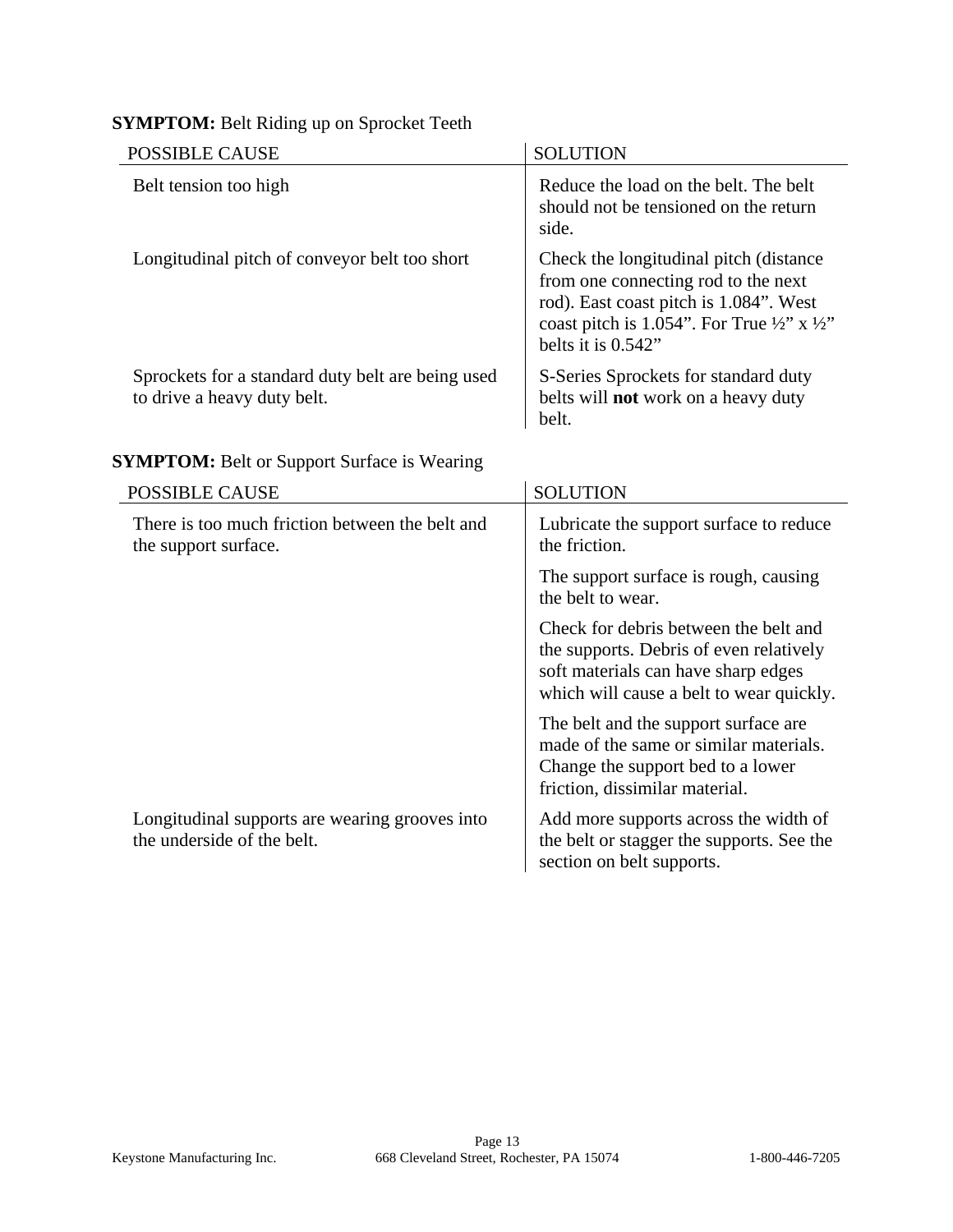## **GLOSSARY OF TERMS**

BELT WIDTH: The overall distance across a belt, measured from the outside end of a rod on one side of the belt to the outside end of the rod on the opposite side of the belt.

CLINCHED SELVAGE: Manner of locking the connecting rods where the rod end is looped back through an extra hole on both edges of the belt and bent so that it is parallel with the strip.

DRIVE SPROCKETS: Found at the discharge end of a conveyor, drive sprockets are under power and should pull the loaded conveyor. Drive sprockets must be keyed to the drive shaft, and are always located in an odd numbered belt opening.

DRIVE TENSION  $(T_d)$ : The amount of tension or pull that a belt can handle without leading to premature fatigue or failure. Drive tension calculations can be found on page 15.

INTERNAL WELDS: Resistance welds between every other connecting rod and the flat strip in the 2nd opening from each edge of the belt. On true 1/2" x 1/2" belts, this weld is on every 3rd connecting rod. (See graphic, page 6).

LATERAL PITCH: The distance from the center of one drive opening to the center of the next drive opening (odd numbered openings), measured across the width of the belt. This measurement can vary with the belt width and mesh size.

LONGITUDINAL PITCH: The distance from the center of one rod to the center of the next rod. East coast pitch is 1.084 inches. West coast pitch is 1.054 inches (only applicable for standard duty belts). Pitch for True 1/2" x 1/2" mesh is 0.542 inches.

MACHINED HUBS: Sprockets having had their hubs machined to reduce their overall width. This allows closer spacing of sprockets across the width of the belt in heavy load applications.

OPENINGS: Each rectangular open area enclosed by the strip. The number of openings is determined by counting across the width of the conveyor and must always be an odd number.

SELVAGE: The manner in which the rod end is finished on either edge of a belt.

TAIL SPROCKETS: Also known as idler sprockets, they are located at the input end of a conveyor and are not under power. Keystone recommends that tail sprockets be left to rotate freely, except the center sprocket which should be keyed to insure tail shaft rotation.

WELDED SELVAGE: Manner of locking the connecting rods where the rod end is heated and formed into a button-head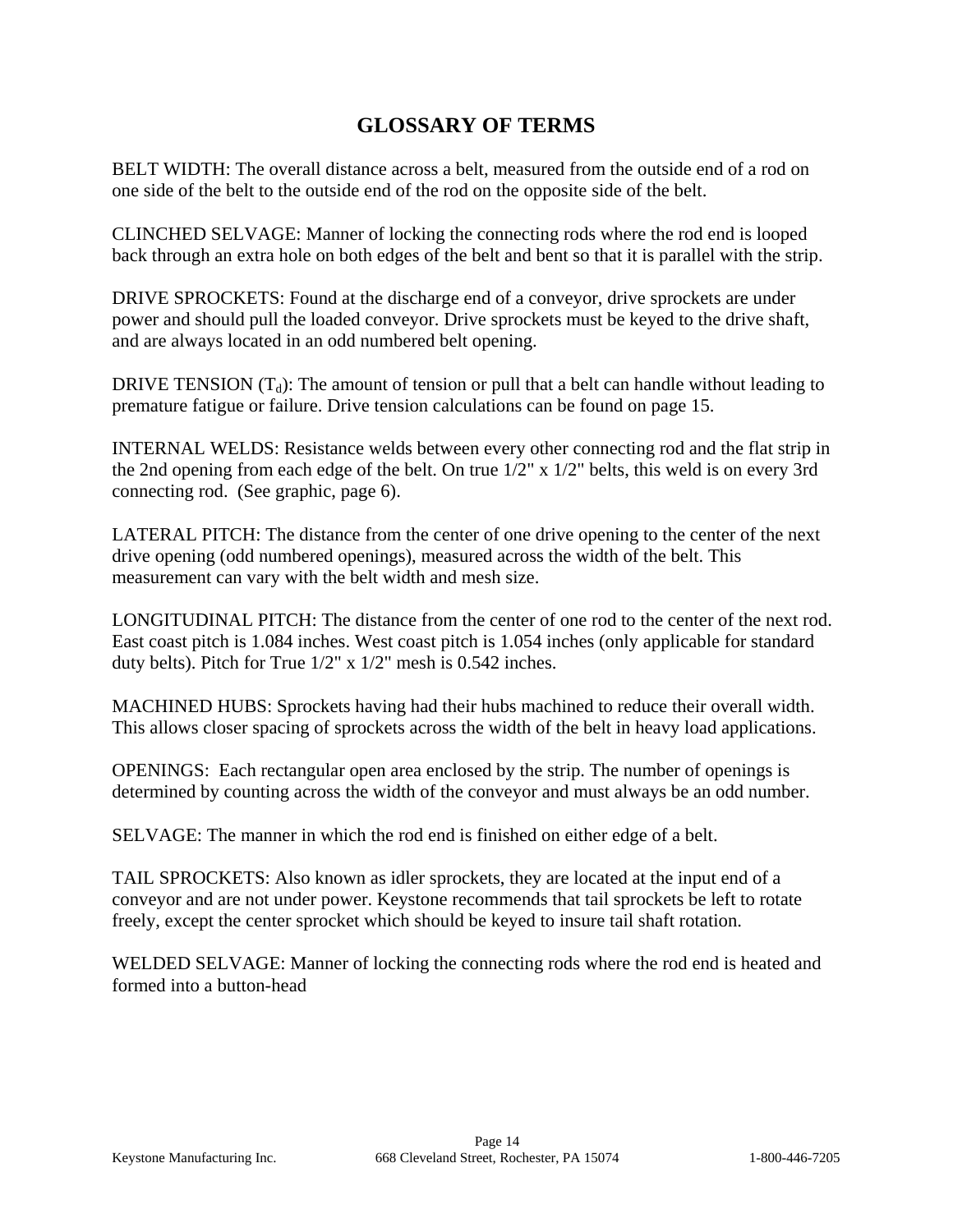## **HOW TO IDENTIFY A BELT**

In order to identify a belt for replacement, follow these 7 steps.

- 1. Measure the overall belt width, including the rods, as shown below.
- 2. Count the number of openings across the width of the belt. This will always be an odd number.
- 3. Determine the belt gauge (standard duty or heavy duty).
	- a) Determine the height of the strip by placing the belt flat on a table and measuring from the table to the top of the belt. A standard duty belt will measure 3/8" and a heavy duty belt will measure 1/2", OR
	- b) Measure the diameter of the connecting rod. Standard duty rods can be 0.105" or 0.120" and heavy duty rods are 0.192"
- 4. Determine the mesh size by measuring the width of the 2nd opening from the belt edge. Be sure to measure at the middle of the opening, as shown below.
- 5. Measure the longitudinal pitch of the belt, as shown below.
- 6. Determine the selvage of the belt by visual inspection. This will be either clinched or welded. Please refer to the diagram below. An example of welded selvage is on the left side, and a clinched selvage example is on the right side of the belt.
- 7. Determine the belt material. Because stainless steels are not magnetic, a magnet can narrow the choice to either a carbon or a stainless steel. Beyond this, material determination can be done by application.
	- a) High carbon belts are generally used for temperature ranges between 500<sup>0</sup>F and 800<sup>0</sup>F, and can withstand abrasive environments better than galvanized belts. Galvanized steel belts are a lower cost, low temperature alternative to high carbon belts and are resistant to rust.
	- b) Stainless steel belts will either be Type 304 or Type 316. While more expensive, Type 316 stainless steel belts offer greater resistance to corrosion and are stronger than Type 304 belts at higher temperatures.